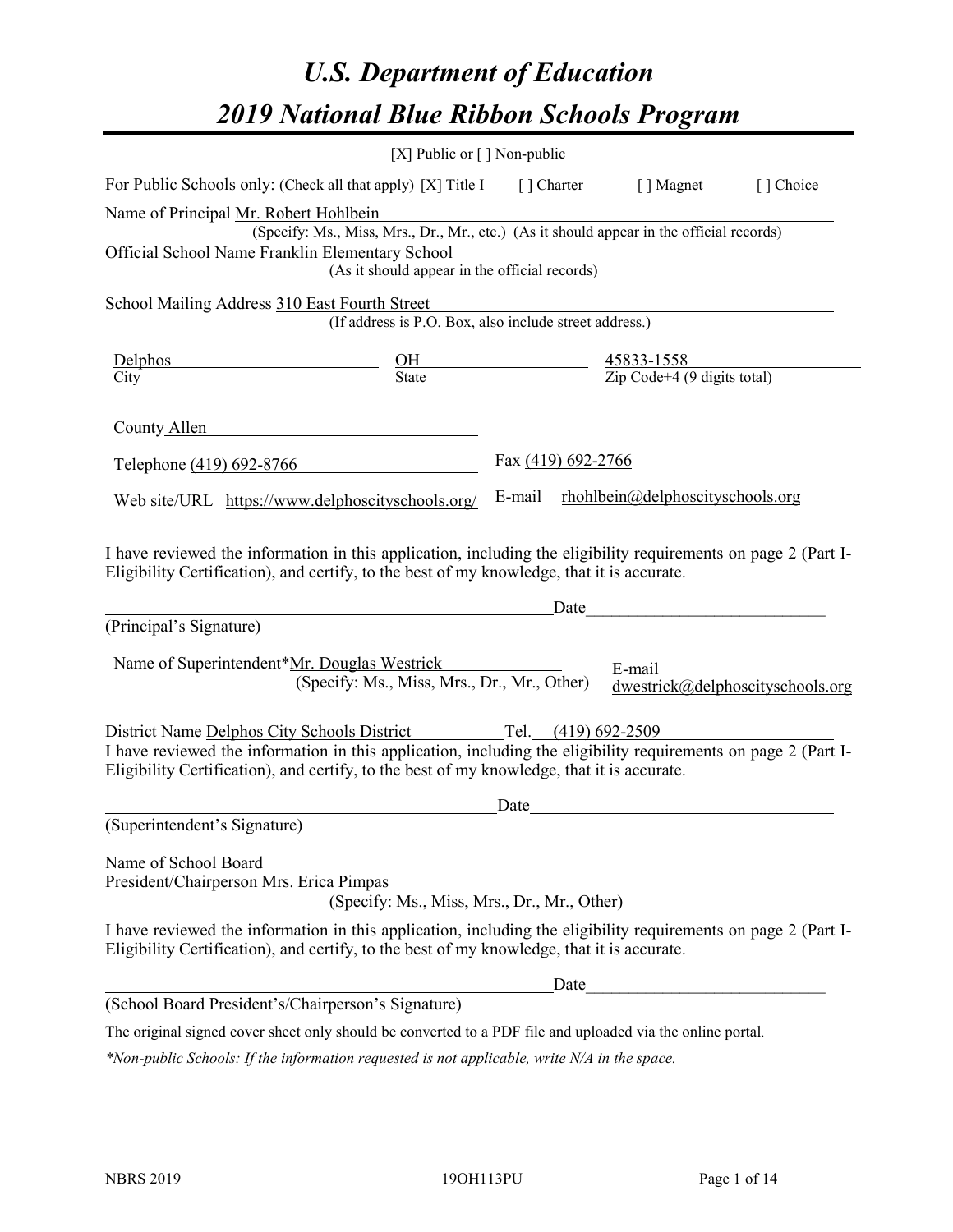The signatures on the first page of this application (cover page) certify that each of the statements below, concerning the school's eligibility and compliance with U.S. Department of Education and National Blue Ribbon Schools requirements, are true and correct.

1. All nominated public schools must meet the state's performance targets in reading (or English language arts) and mathematics and other academic indicators (i.e., attendance rate and graduation rate), for the all students group, including having participation rates of at least 95 percent using the most recent accountability results available for nomination.

2. To meet final eligibility, all nominated public schools must be certified by states prior to September 2019 in order to meet all eligibility requirements. Any status appeals must be resolved at least two weeks before the awards ceremony for the school to receive the award.

3. The school configuration includes one or more of grades K-12. Schools on the same campus with one principal, even a K-12 school, must apply as an entire school.

4. The school has been in existence for five full years, that is, from at least September 2013 and each tested grade must have been part of the school for the past three years.

5. The nominated school has not received the National Blue Ribbon Schools award in the past five years: 2014, 2015, 2016, 2017, or 2018.

6. The nominated school has no history of testing irregularities, nor have charges of irregularities been brought against the school at the time of nomination. If irregularities are later discovered and proven by the state, the U.S. Department of Education reserves the right to disqualify a school's application and/or rescind a school's award.

7. The nominated school has not been identified by the state as "persistently dangerous" within the last two years.

8. The nominated school or district is not refusing Office of Civil Rights (OCR) access to information necessary to investigate a civil rights complaint or to conduct a district-wide compliance review.

9. The OCR has not issued a violation letter of findings to the school district concluding that the nominated school or the district as a whole has violated one or more of the civil rights statutes. A violation letter of findings will not be considered outstanding if OCR has accepted a corrective action plan from the district to remedy the violation.

10. The U.S. Department of Justice does not have a pending suit alleging that the nominated school or the school district, as a whole, has violated one or more of the civil rights statutes or the Constitution's equal protection clause.

11. There are no findings of violations of the Individuals with Disabilities Education Act in a U.S. Department of Education monitoring report that apply to the school or school district in question; or if there are such findings, the state or district has corrected, or agreed to correct, the findings.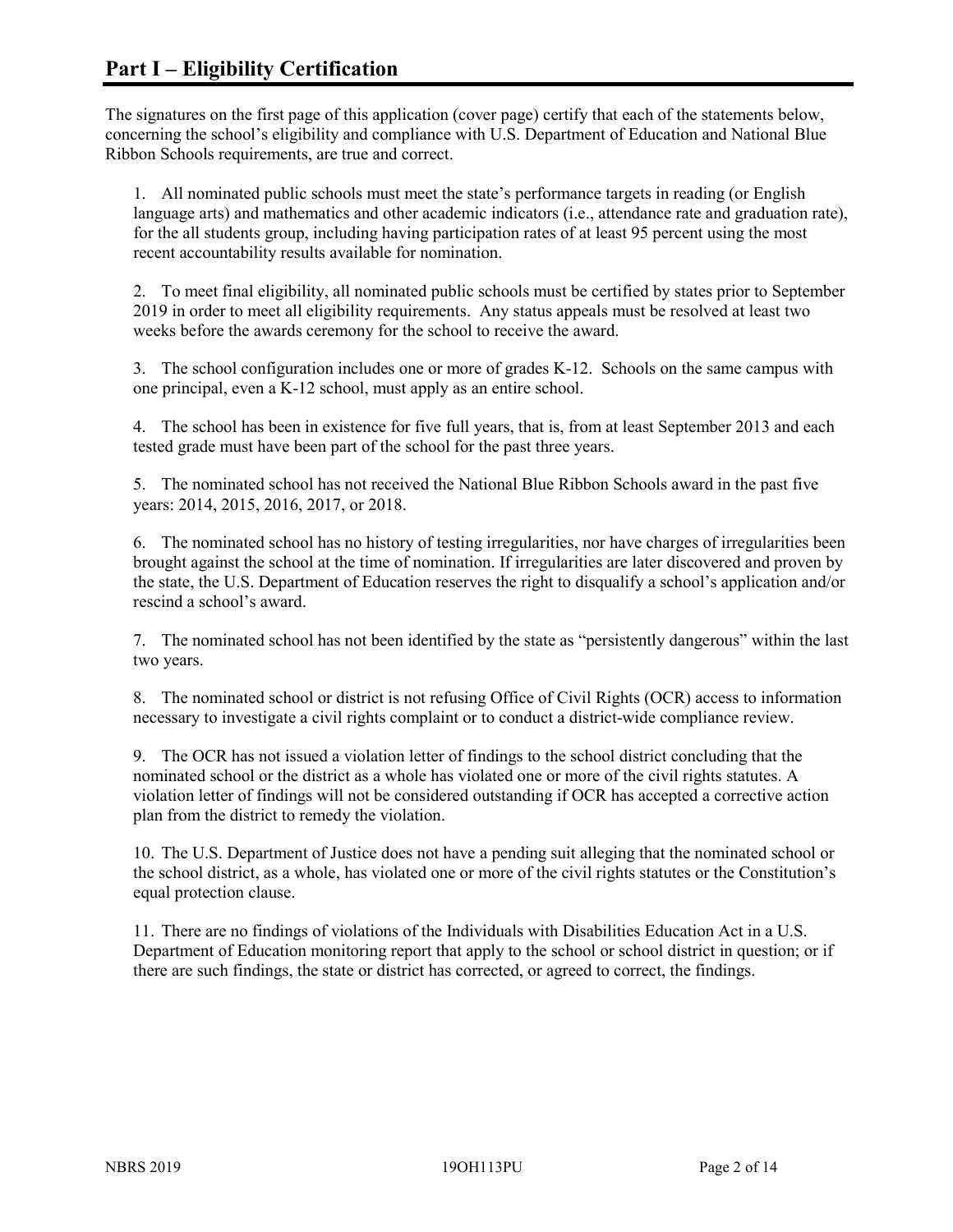#### **Data should be provided for the most recent school year (2018-2019) unless otherwise stated.**

#### **DISTRICT**

1. Number of schools in the district  $\frac{2}{2}$  Elementary schools (includes K-8) (per district designation): 1 Middle/Junior high schools 1 High schools 0 K-12 schools

4 TOTAL

**SCHOOL** (To be completed by all schools)

2. Category that best describes the area where the school is located:

[ ] Urban or large central city

[] Suburban

[X] Rural or small city/town

3. Number of students as of October 1, 2018 enrolled at each grade level or its equivalent in applying school:

| Grade                           | # of         | # of Females | <b>Grade Total</b> |
|---------------------------------|--------------|--------------|--------------------|
|                                 | <b>Males</b> |              |                    |
| <b>PreK</b>                     | 0            | $\theta$     | 0                  |
| $\mathbf K$                     | 56           | 34           | 90                 |
| 1                               | 22           | 31           | 53                 |
| 2                               | 25           | 18           | 43                 |
| 3                               | 20           | 20           | 40                 |
| $\overline{\mathbf{4}}$         | 18           | 35           | 53                 |
| 5                               | 30           | 17           | 47                 |
| 6                               | 0            | $\theta$     | 0                  |
| 7                               | 0            | $\theta$     | 0                  |
| 8                               | 0            | $\theta$     | 0                  |
| 9                               | 0            | $\theta$     | 0                  |
| 10                              | 0            | $\theta$     | 0                  |
| 11                              | 0            | 0            | 0                  |
| 12 or higher                    | 0            | $\theta$     | 0                  |
| <b>Total</b><br><b>Students</b> | 171          | 155          | 326                |

\*Schools that house PreK programs should count preschool students **only** if the school administration is responsible for the program.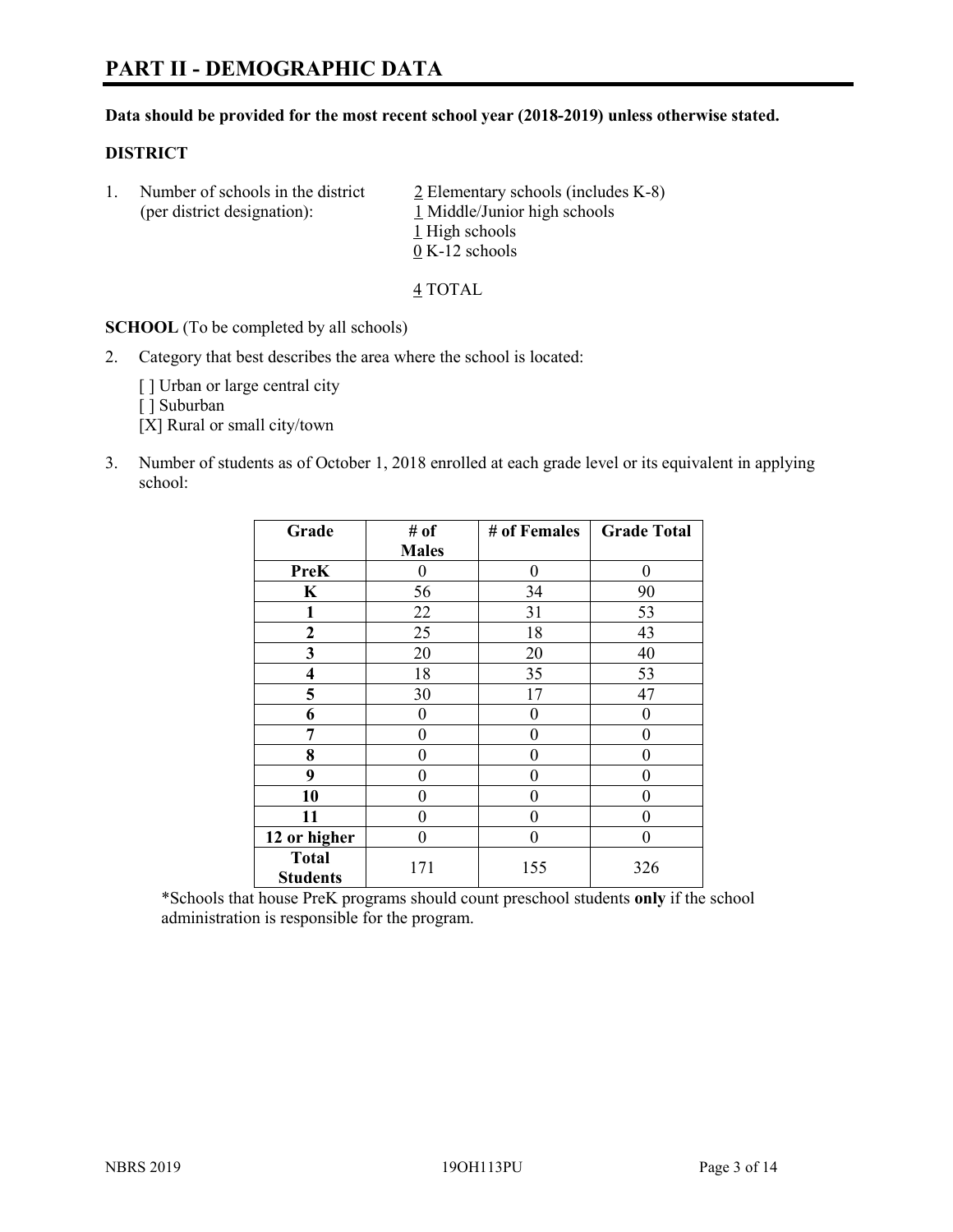4. Racial/ethnic composition of  $0\%$  American Indian or Alaska Native the school (if unknown, estimate): 0 % Asian

 % Black or African American % Hispanic or Latino % Native Hawaiian or Other Pacific Islander 89 % White % Two or more races **100 % Total**

(Only these seven standard categories should be used to report the racial/ethnic composition of your school. The Final Guidance on Maintaining, Collecting, and Reporting Racial and Ethnic Data to the U.S. Department of Education published in the October 19, 2007 *Federal Register* provides definitions for each of the seven categories.)

5. Student turnover, or mobility rate, during the 2017 – 2018 school year: 9%

If the mobility rate is above 15%, please explain.

This rate should be calculated using the grid below. The answer to (6) is the mobility rate.

| <b>Steps For Determining Mobility Rate</b>    | Answer |
|-----------------------------------------------|--------|
| (1) Number of students who transferred to     |        |
| the school after October 1, 2017 until the    | 12     |
| end of the 2017-2018 school year              |        |
| (2) Number of students who transferred        |        |
| from the school after October 1, 2017 until   | 20     |
| the end of the 2017-2018 school year          |        |
| (3) Total of all transferred students [sum of | 32     |
| rows $(1)$ and $(2)$ ]                        |        |
| (4) Total number of students in the school as |        |
| of October 1, 2017                            | 338    |
| $(5)$ Total transferred students in row $(3)$ | 0.09   |
| divided by total students in row (4)          |        |
| $(6)$ Amount in row $(5)$ multiplied by 100   | 9      |

6. English Language Learners (ELL) in the school:  $4\%$ 

14 Total number ELL

Specify each non-English language represented in the school (separate languages by commas): Spanish, Chinese

7. Students eligible for free/reduced-priced meals: 53 % Total number students who qualify: 174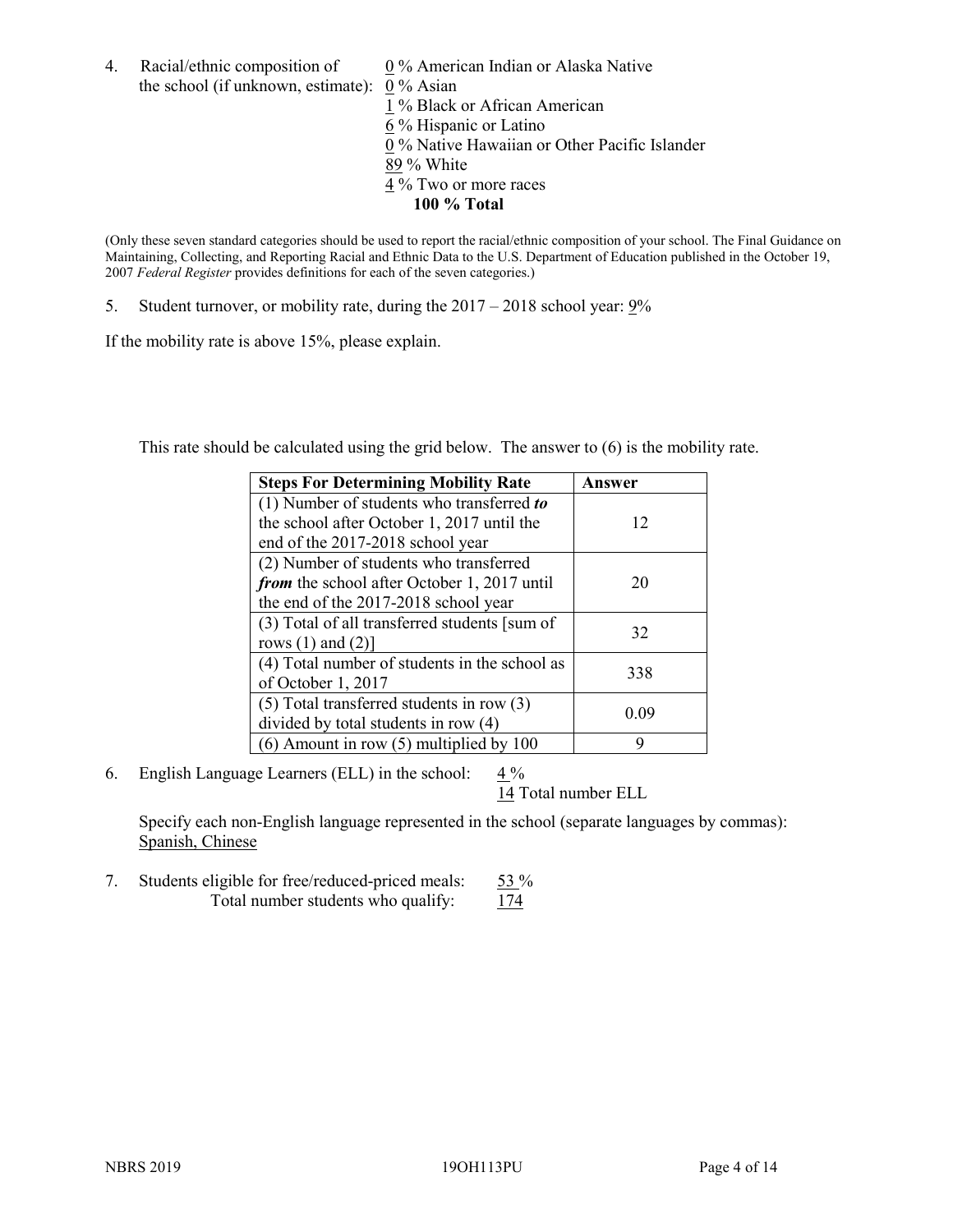58 Total number of students served

Indicate below the number of students with disabilities according to conditions designated in the Individuals with Disabilities Education Act. Do not add additional conditions. It is possible that students may be classified in more than one condition.

| 2 Autism                  | 5 Multiple Disabilities                 |
|---------------------------|-----------------------------------------|
| 0 Deafness                | 0 Orthopedic Impairment                 |
| 0 Deaf-Blindness          | 3 Other Health Impaired                 |
| 0 Developmental Delay     | 9 Specific Learning Disability          |
| 1 Emotional Disturbance   | 32 Speech or Language Impairment        |
| 0 Hearing Impairment      | 0 Traumatic Brain Injury                |
| 5 Intellectual Disability | 1 Visual Impairment Including Blindness |

- 9. Number of years the principal has been in her/his position at this school:  $\frac{3}{5}$
- 10. Use Full-Time Equivalents (FTEs), rounded to nearest whole numeral, to indicate the number of school staff in each of the categories below:

|                                                                                                                                                                                                                              | <b>Number of Staff</b>   |
|------------------------------------------------------------------------------------------------------------------------------------------------------------------------------------------------------------------------------|--------------------------|
| Administrators                                                                                                                                                                                                               |                          |
| Classroom teachers including those<br>teaching high school specialty<br>subjects, e.g., third grade teacher,<br>history teacher, algebra teacher.                                                                            | 18                       |
| Resource teachers/specialists/coaches<br>e.g., reading specialist, science coach,<br>special education teacher, technology<br>specialist, art teacher, etc.                                                                  | 7                        |
| Paraprofessionals under the<br>supervision of a professional<br>supporting single, group, or classroom<br>students.                                                                                                          | 0                        |
| Student support personnel<br>e.g., school counselors, behavior<br>interventionists, mental/physical<br>health service providers,<br>psychologists, family engagement<br>liaisons, career/college attainment<br>coaches, etc. | $\mathfrak{D}_{1}^{(1)}$ |

11. Average student-classroom teacher ratio, that is, the number of students in the school divided by the FTE of classroom teachers, e.g.,  $22:1$  18:1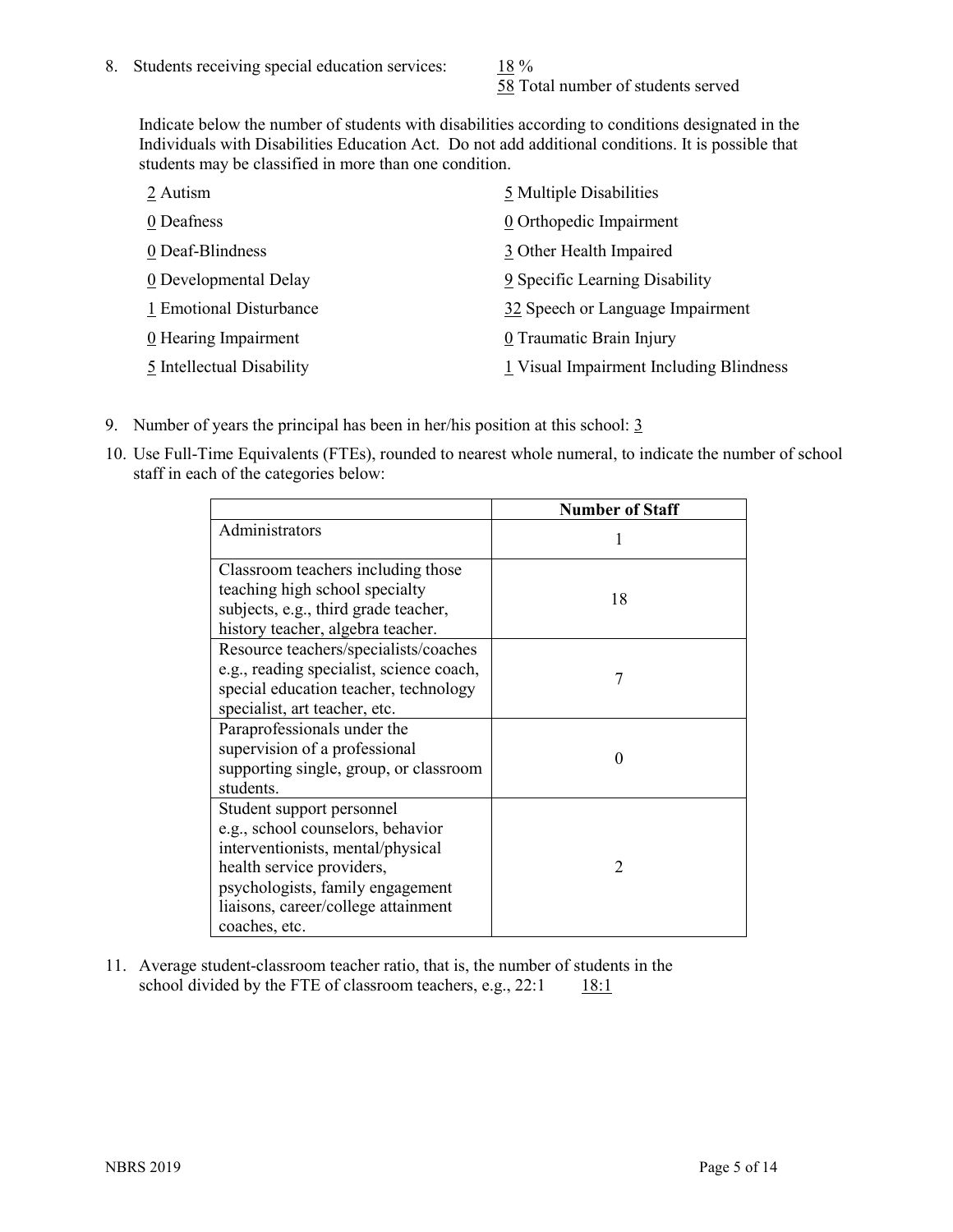12. Show daily student attendance rates. Only high schools need to supply yearly graduation rates.

| <b>Required Information</b> | $2017 - 2018$ | 2016-2017 | 2015-2016 | 2014-2015 | 2013-2014 |
|-----------------------------|---------------|-----------|-----------|-----------|-----------|
| Daily student attendance    | $96\%$        | 97%       | 97%       | 96%       | 96%       |
| High school graduation rate | $0\%$         | $0\%$     | $0\%$     | 9%        | $0\%$     |

#### 13. **For high schools only, that is, schools ending in grade 12 or higher.**

Show percentages to indicate the post-secondary status of students who graduated in Spring 2018.

| <b>Post-Secondary Status</b>                  |       |
|-----------------------------------------------|-------|
| Graduating class size                         |       |
| Enrolled in a 4-year college or university    | $0\%$ |
| Enrolled in a community college               | 0%    |
| Enrolled in career/technical training program | 0%    |
| Found employment                              | 0%    |
| Joined the military or other public service   | 0%    |
| Other                                         | በ‰    |

14. Indicate whether your school has previously received a National Blue Ribbon Schools award. Yes No X

If yes, select the year in which your school received the award.

15. In a couple of sentences, provide the school's mission or vision statement.

Excellence Today; Success Tomorrow; One Student At A Time

16. **For public schools only**, if the school is a magnet, charter, or choice school, explain how students are chosen to attend.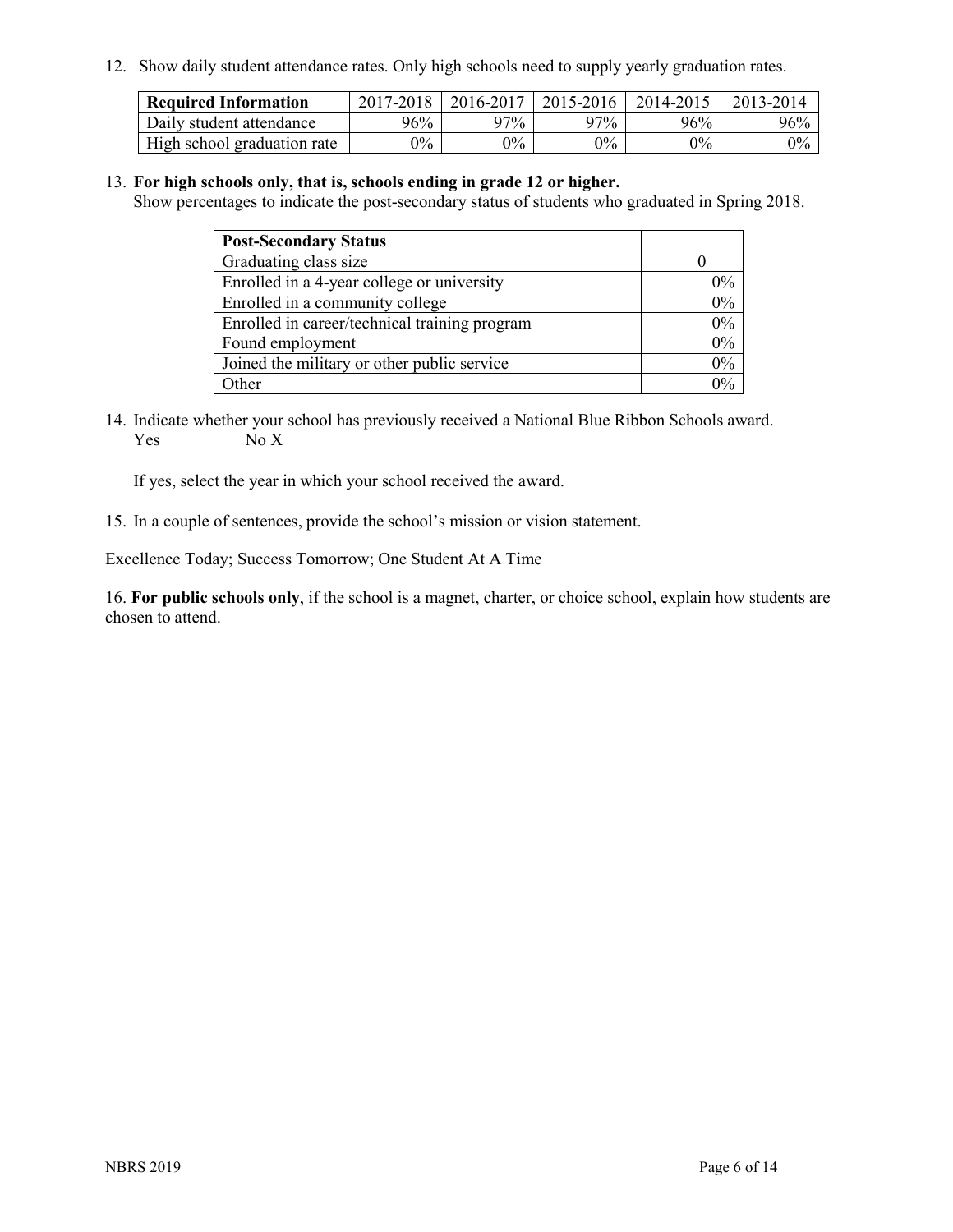# **PART III – SUMMARY**

Franklin Elementary is a small school serving children in kindergarten through fifth grade for the Delphos City School District. Delphos is a family-oriented rural community in northwest Ohio with approximately eight thousand residents. Most of the citizens are employed in farming or small industry. The poverty rate is fifty percent based on the free and reduced lunch data. Delphos was established as a port city along the Miami-Erie Canal in the middle 1800s. The historical Lincoln Highway runs through Delphos.

A predominant theme of history of this municipality is the importance of a strong public school system and the community involvement that supports it. This philosophy is evident in the mission and vision statements of the district and in Franklin Elementary, emphasizing "excellence in education and in the workplace...integrity, responsibility" and lifelong learning.

The curriculum at Franklin is based on the Ohio Learning Standards. We choose materials that are aligned with these standards and that allow for differentiation for the students at all skill and ability levels. Academic services include resource rooms and inclusion support for our special education students, an English Language Learner teacher for the population of ELL learners, and enrichment for our identified gifted students from classroom teachers who have had specialized Gifted Professional Development. Additional support meeting the physical, social, and emotional needs of all our students is provided internally by our elementary guidance counselor and school nurse. Externally, we have working relationships with Specialized Alternatives for Families and Youth (SAFY), Westwood Behavioral Health Center, and Family Resource Center of Northwest, Ohio, Inc.

At Franklin, we focus on the whole child. Students enjoy outdoor time as much as weather will allow with two recesses daily. Technology and Science, Technology, Engineering, Art, and Mathematics (STEAM) classes are emphasized with computer assisted lessons in computer lab and embedded in every grade level. Character education and career exploration is taught by the school counselor, but reinforced by the classroom teachers. The success of these programs is indicated by the recent National and State recognition, 2018 National ESEA Distinguished School nominee in the "Closing the Achievement Gaps between Student Groups," the 2018 High Progress School of Honor, 2018 Ohio School of Promise, both based on the Ohio School Report Card and the 2018 National Blue Ribbon School nominee in the category of Exemplary Performing School as nominated by the Ohio Department of Education. These awards showcase the efforts and success for our students and staff.

As in any school, Franklin has challenges. The high poverty rate, (50%), forces us to be more responsible with the health and well-being of the children, with programs such as school breakfast and lunch, the "Meals til Monday" food bags that need to be supported, increased focus on arranging for doctor and dental visits, and a clothing box with extra clothes including coats, hats, and mittens for children in need. Enrollment fluctuates between three hundred and four hundred students and is highly transient through the school year. To successfully meet the needs of new students, assessments and programming needs must be met as soon as possible.

The Delphos community is divided by a local parochial school. This element of the community often takes funding, resources and support from the public school. Delphos City Schools is in the lowest eight percent of expenditures per student in the State of Ohio. The Franklin staff meets each of these challenges with dynamic strategies, strong working relationships, and the belief that together they can use all of their resources, academic, financial, social, emotional, and physical in ways that best enable us to follow the mission statement, "Excellence Today, Success Tomorrow, One Student at a Time."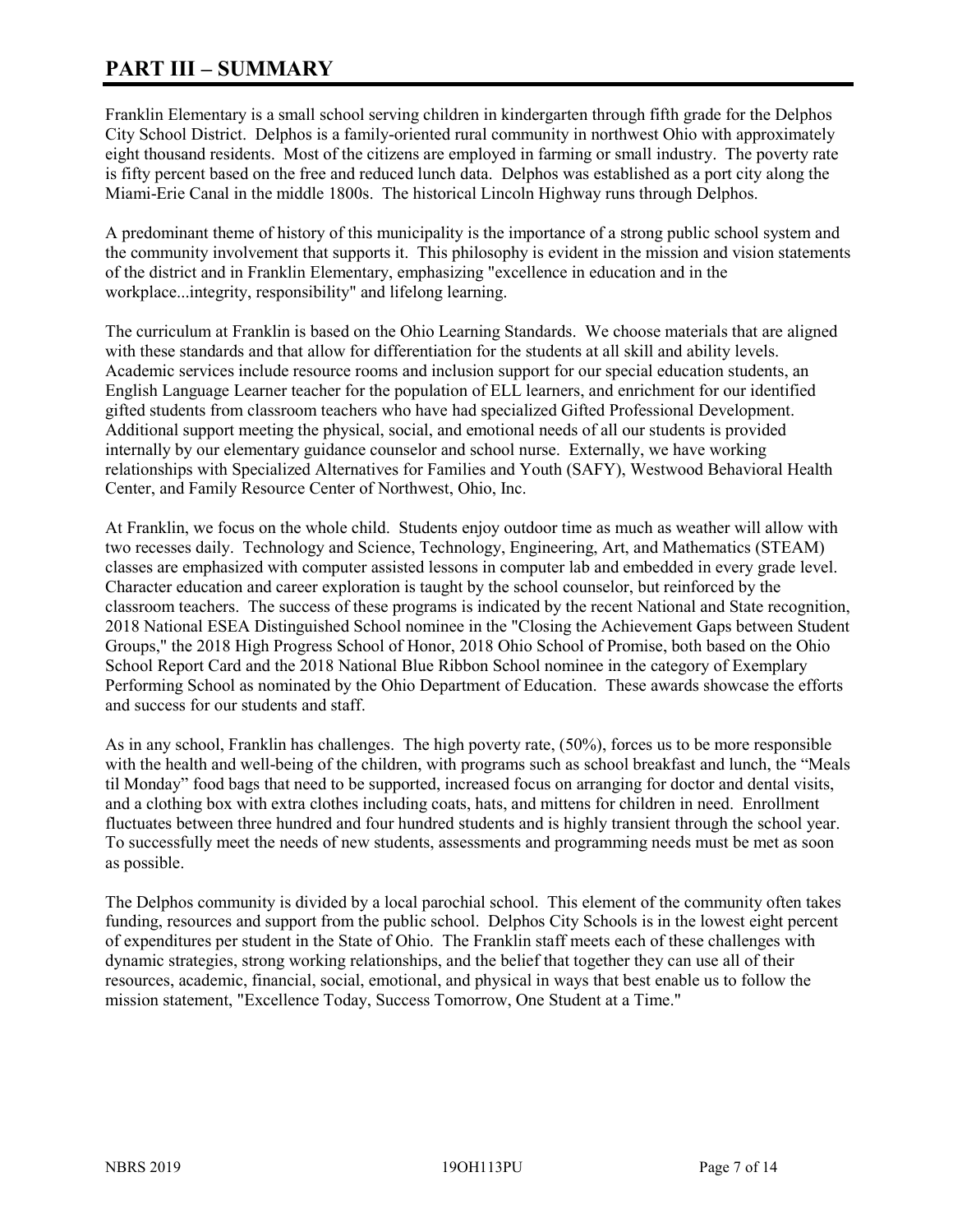# **1. Core Curriculum:**

# **1a. Reading/English language arts:**

Franklin Elementary emphasizes the Assess-Plan-Teach Cycle with a strong core instructional program based on the Ohio Revised Learning Standards. Our staff works collaboratively across grade levels to ensure that all of the standards are being taught. The current evidence-based program is McGraw-Hill, Wonders, supplemented with the "Phonic Dance" program in grades kindergarten through grade three and the Phonics First Foundations Program, an IMSELEC Accredited Multi sensory Structured Language Professional Development Course based on the principles of Orton-Gillingham Methodology. Franklin uses AIMSWeb, from Pearson as the bench-marking and progress monitoring tool. Franklin also uses the Ohio Diagnostic tests, Kindergarten Readiness Assessments, and the Student Learning Objective Tests. Further assessment is embedded in formative assessments throughout data driven instruction.

Students who do not achieve at the bench mark for these assessments in grades kindergarten through grade three are provided with a written Reading Improvement Plan and are included in Franklin's Federal Title I program. Our goal at Franklin is for every child to be "On Track", in Reading and Writing successfully at grade level by the end of third grade.

Interventions specific to the needs of each student as determined by the assessments are implemented by the classroom teachers, the Title I teacher, or an intervention specialist. Students who continue to struggle are referred to the Intervention Assistance Team, a group composed of teachers, the school counselor, the school psychologist, the special education officer, and the administrator. This group analyzes the student's data, classroom performance, and any other pertinent information to develop an instructional plan effective for that child.

#### **1b. Mathematics:**

The Ohio Revised Learning Standards for Mathematics provide the framework for the instruction at Franklin Elementary. We have chosen the series, "My Math", from McGraw-Hill because of the program's alignment to the standards and the amount of technology the program integrates into its lessons. As well as using evidence and research-based strategies, and continuing with the assess, plan, teach cycle, teachers at all grade levels have focused on the student's mastery of the basic facts. Daily skill development with repeated practice, computer applications, and instructional games have proven effective.

Differentiated instruction for students of all abilities, from below grade level to gifted students, is supplemented with the Study Island digital program which allows teachers to create assignments for students based on the student's present skill level. All materials, programs, and activities are aligned with the Ohio Revised standards for Mathematics and lead to positive student growth in Math.

# **1c. Science:**

Science instruction at Franklin Elementary is based on the Ohio Learning Standards for Science. Programs and materials we have selected to align our instruction with the standards include STEM: IT, a digital platform which include 21st century topics such as Agricultural Lessons with Engineering, Coding, 3-D Printing, Robotics, and Circuitry. These are tiered lessons meeting the various skill levels of our students.

Franklin Elementary is involved with a community program for science, "Science Enhancement for Science Advancement (SESA)". This program is a partnership with our local chemical and refinery industry. SESA supports classroom instruction and the Ohio Science Learning Standards with guest presenters, volunteers from their companies, units of lessons from specific topics and the "hands-on" materials needed. Our students benefit from the experience of the engineers and chemists that present the lessons as well as the hands-on labs and activities that the volunteers bring into the classrooms. Our science instruction supports students as natural scientists and encourages students to pursue STEAM related careers.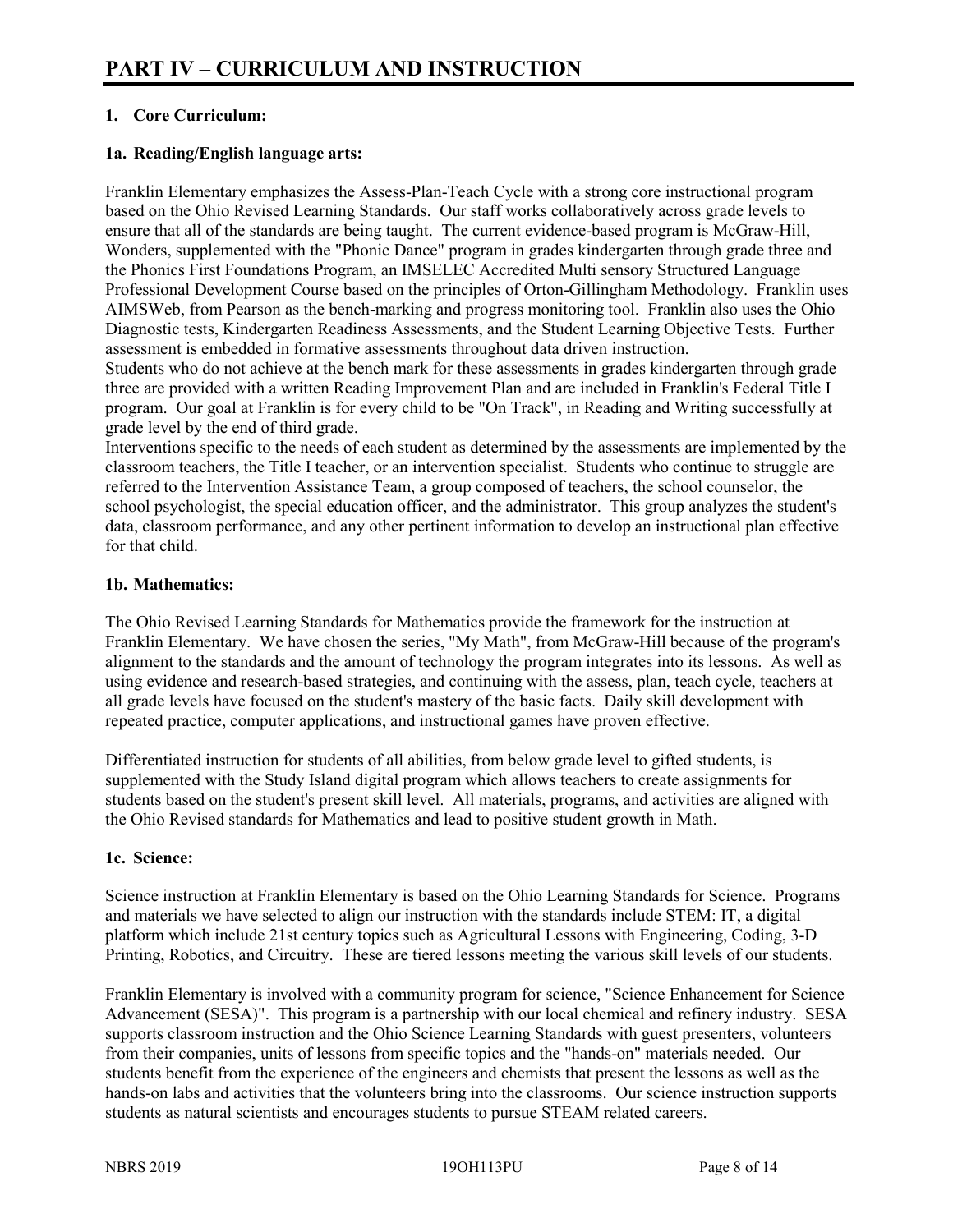#### **1d. Social studies/history/civic learning and engagement**

The Franklin staff teaches the Ohio Learning Standards for Social Studies using several supplemental programs along with a traditional textbook. These supplemental programs include STEM:IT, extensions for social studies, and at grade four, the Ohio Experience Social Studies (Ohio in the United States), and Study Island.

Teachers also use several resources for assessment preparation in both digital and print format. Using these assessment resources to prepare young students for testing allows them to practice their ability to focus on content and testing questions for extended periods of time. We are aware that students will be involved in assessment throughout their education and careers. Social Studies experiences extend to the community as well. The students at Franklin are involved in several Veterans' Day activities which include recognizing the students' veteran friends and relatives and a patriotic presentation for our fifth-grade students from our local Veterans of Foreign Wars representatives.

The fourth-grade students also visit our local Miami/Erie Canal Museum each year to get an in-depth look at local and regional history.

#### **1e. For secondary schools:**

#### **1f. For schools that offer preschool for three- and four-year old students:**

#### **2. Other Curriculum Areas:**

The students at Franklin Elementary experience visual and performing arts, physical education, and technology in a classroom setting at a minimum of thirty minutes per week with a teacher licensed in that area. All classes are based on the Ohio Learning Standards for the subject. Differentiation for the skill level of each student is evidenced throughout the class time. The students' learning is showcased throughout the year with musical programs for the parents and community with both digital and physical art shows. Every child is celebrated by their participation in the concerts and art shows. The community supports these activities with their attendance.

The physical education instructor meets with the students twice per week, thirty minutes each class session. This time allows the instructor to embed health and nutrition into the physical education program.

The students in grades kindergarten through fifth grade learn basic computer skills in technology classes for thirty to forty-five minutes per week depending on their grade level. These classes provide a basic skill level and a platform for growth that the classroom teachers can use to embed technology into classroom instruction, practice, and assessment.

Students develop library and media center skills with a weekly supervised visit to our school library. Appropriate topics such as proper library etiquette and the organization of the library are discussed.

The guidance counselor visits each classroom for a thirty minute period weekly during one semester providing character building, life skills, and career exploration lessons. These lessons include topics such as bullying, friendship, honesty, decision making, self-esteem, and citizenship. The classroom teachers support these lessons by reminding the students of the skills they learn in guidance and practicing these skills and behaviors throughout all of their classes and activities at school.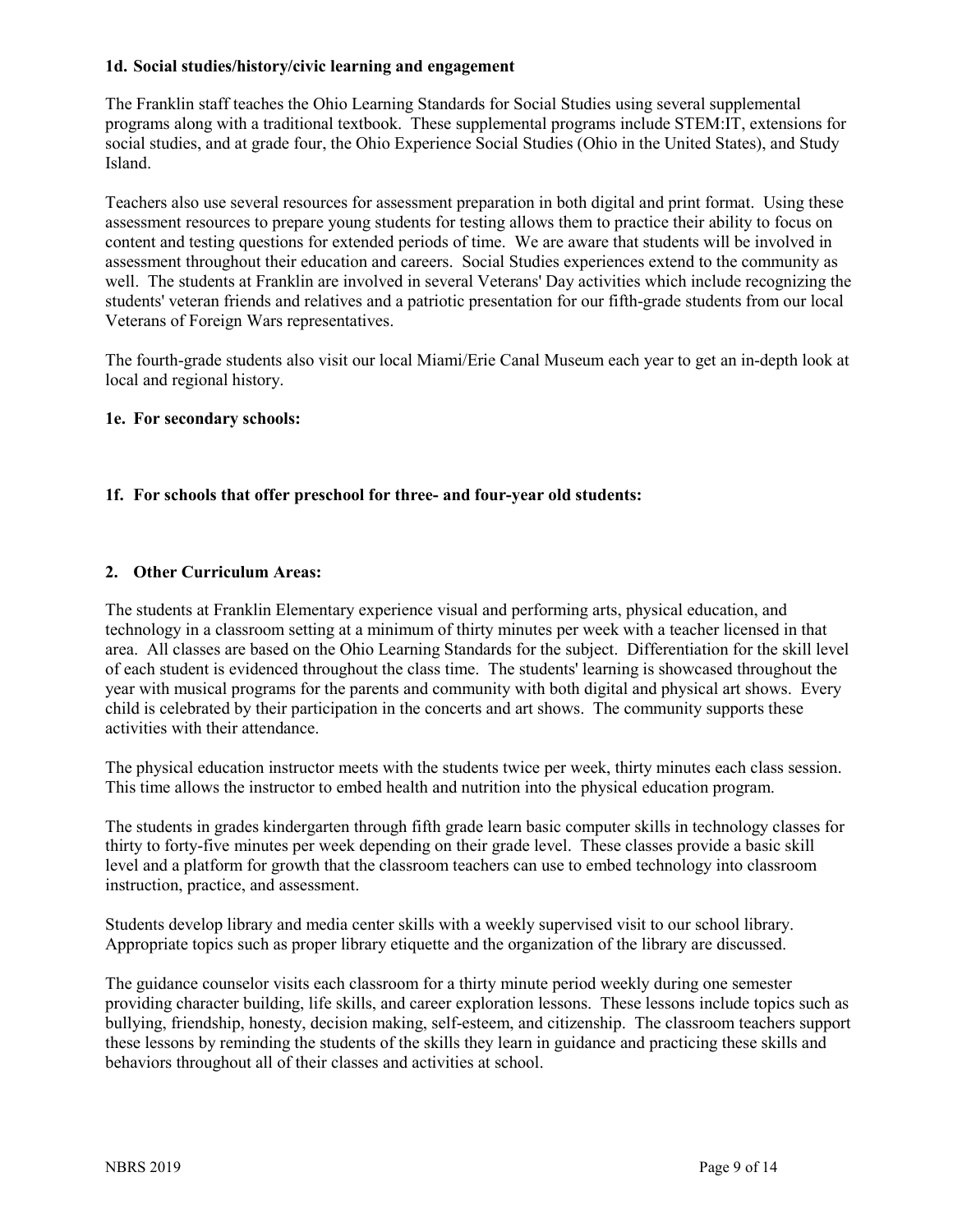#### **3. Special Populations:**

The motto of our dedicated staff is "Working together to achieve student success!" We serve a diverse population of students and their families. The staff continues to research strategies and inclusive cultural practices that will effectively meet the needs of all of our students. We use rigorous assessments and analyze the data including as many different criteria as possible to determine the academic needs of each child and whether they are "on track" or "not on track" to be successful, especially in Reading. For benchmark assessments, we use the state diagnostic grade level tests, AIMSweb for phonemic awareness, phonics, and oral reading fluency and comprehension (at appropriate grade levels). The teachers use a variety of evidence based interventions including: repeated readings, Reading Racetrack, Cover;Copy;Compare for Spelling and Math, Click or Clunk for Reading comprehension and sentence combining strategies for writing, to meet the learning goals of the students "not on track," for students with an Individual Education Plan, English Language Learners, and students struggling with social-emotional or behavior issues as determined by the Intervention Assistance Team.

Intervention programs are delivered by the Title I teachers, the intervention specialists, the instructor for our English Language Learners Program, and both internal and external tutoring programs. Matching effective interventions to the specific needs of each student with appropriate progress monitoring has produced positive outcomes and growth for all of our students.

Our English Language Learners (ELL) instructor works intensely with this population to help them be successful in school and in the community. The students are with this instructor in a small group setting with intense direct English instruction. The ELL teacher works with the classroom teachers to assist the students in the classroom setting as well.

Begindergarten is a new program to Franklin Elementary. Our data showed that many of our students were not entering school prepared for kindergarten. Many of our families do not send their children to a preschool or Head Start program. We developed Begindergarten as a "pre-kindergarten" class to help "close the gap" for our younger students as we stress phonemic awareness, beginning literacy skills, large and small motor skills, number understanding, and social and emotional development for these youngsters.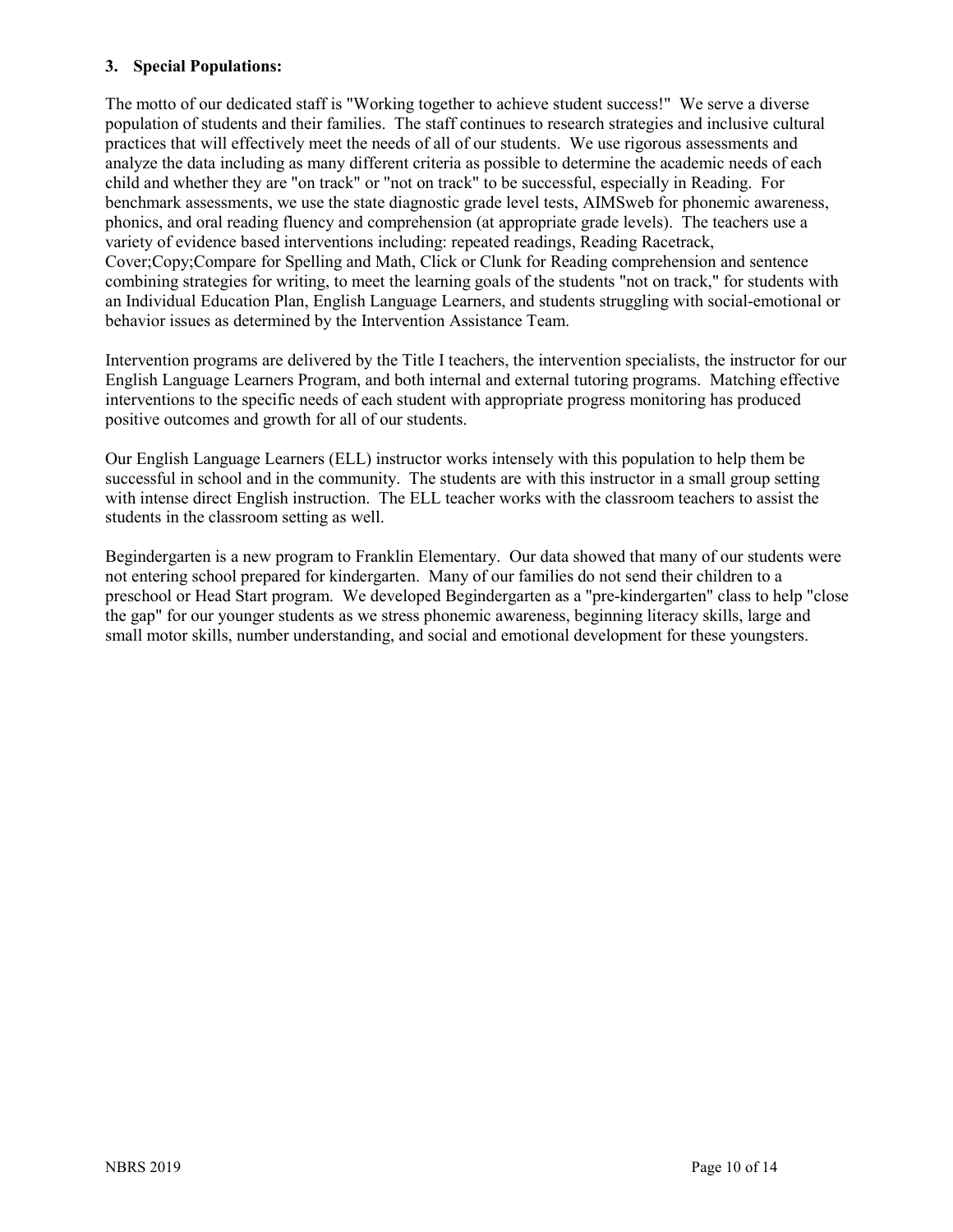### **1. School Climate/Culture:**

The environment at Franklin Elementary is one of warmth, trust, and caring. As visitors enter the front doors, they are greeted with a wave (as they are buzzed in) and a smile from the office staff. Everyone is treated with the same cheerful respect, regardless of the issue they may be bringing. Our families are confident that all situations will be handled with the most positive outcome possible for the benefit of their children. Each child knows that they belong at Franklin.

Students enjoy that same positive, friendly relationship with the custodians, cafeteria staff and the tutors and volunteers that are at Franklin to support student learning.

The physical environment itself is utilized to maximize learning, motivation, and to showcase student accomplishments. The hallways are decorated with student work, building confidence and self-worth as well as giving families and visitors a snapshot of the progress of each child. Classrooms display motivational quotes, academic reminders such as math formulas and vocabulary. Students are encouraged to do their best and given the tools and resources, close at hand to succeed.

Using the assessment data to target and intervene the specific needs of each student helps develop a growth mindset knowing that their progress is celebrated, and their struggles are supported.

Student celebrations include a quarterly honor roll with public announcements and postings, a quarterly attendance award, a quarterly homework reward, and prizes for achieving the grade level goals for Reading Counts, a reading comprehension program. Annually we celebrate the achievement and growth of all of our students at a year-end assembly.

The administration and staff extend this same trust and warmth to each other. Sharing, collaborating and celebrating as they continue to do their best for the students and families. Delphos City Schools Administrators and school board, and the community does its best to ensure that the staff understands how valued they are and how much their dedicated efforts are appreciated. We celebrate Teacher Appreciation Day including luncheons, breakfasts, drawings for classroom supplies, and gift cards. We encourage our families to thank their teachers as well.

Franklin Elementary has been the recipient of a number of awards and recognitions. We celebrate these through local media outlets so that our public is aware of the successful work of our teachers and students. These honors are received only because of their hard work. Our intent is for our teachers to feel honored and valued as they walk through the doors of Franklin Elementary every day.

#### **2. Engaging Families and Community:**

Franklin Elementary School Staff intentionally strives to establish positive reciprocal relationships with our families and community. We have a strong Parent Club which supports the school by assisting with activities such as COSI on Wheels, financing special programs and providing for assemblies bringing in guest speakers promoting academics, career awareness, and positive attitudes. In turn, we encourage the Parents Club to use our facilities for their meetings and activities.

The Franklin Staff builds and maintains positive, trusting relationships with the students, parents, community, and each other. Our families trust that the programs, activities, and strategies that we provide educationally for their children will lead to positive outcomes. We have a high percentage of parents who attend parent-teacher conferences and are receptive to helping their children at home. These relationships last throughout the students' careers at Delphos City Schools as proven by the active tutoring program PAWS. High school students volunteer during study halls and after school to tutor our students. Our students experience real improvement due to the tutoring and mentoring of the young adults of the community.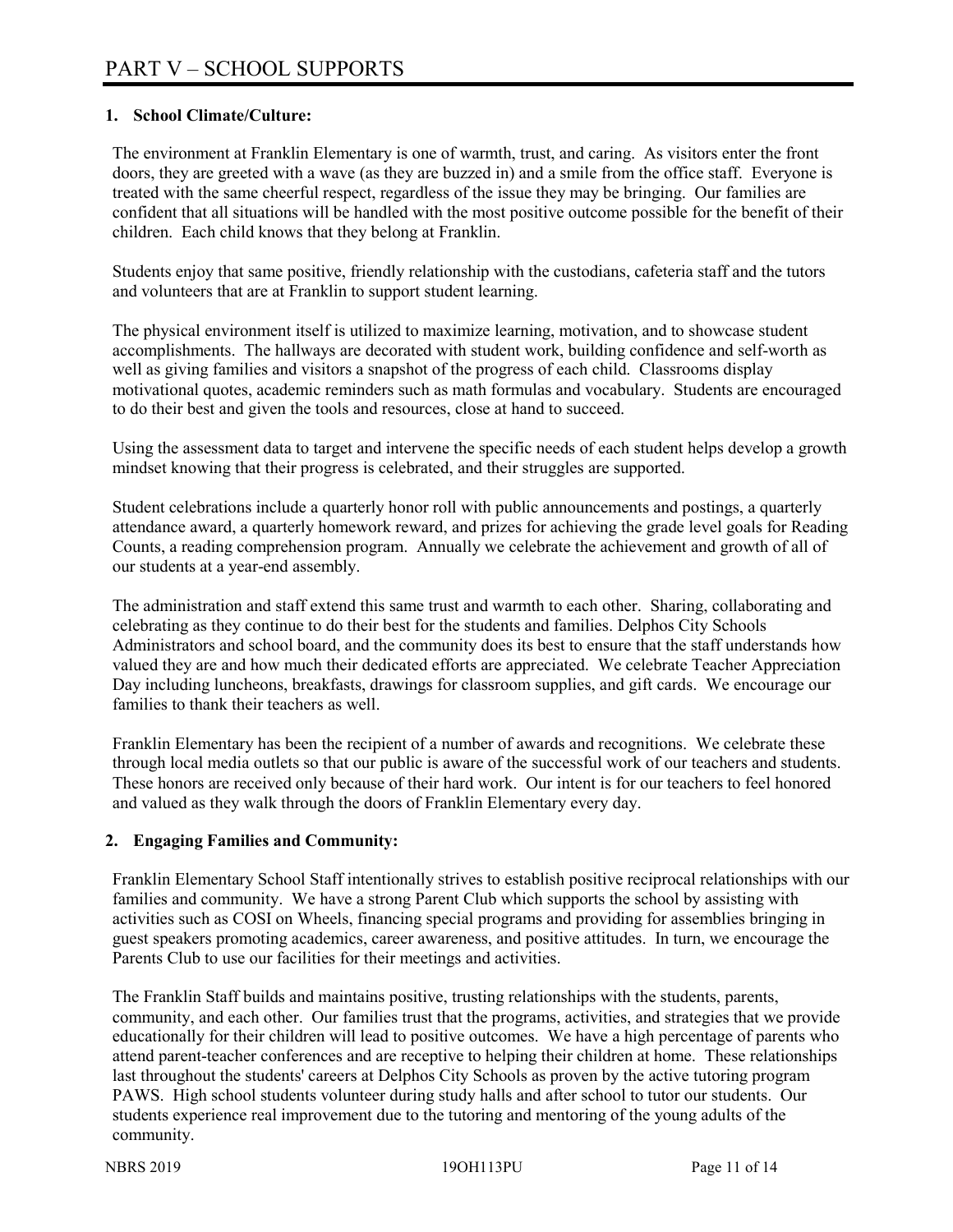Franklin Elementary also benefits from the continued partnership with several of our former teachers and parents, still residing in the community. These volunteers work on a regular basis with our students that may not be "on track" with specific skills. They may also work with enriching the curriculum for our Gifted Students, so that each student may reach their highest potential.

The Franklin staff and students share their time, talents, and treasures to benefit non-profit organizations throughout the community. Some of the projects we have supported are the Kiwanis Pool House Project, Rise Against Hunger, the Community Christmas Project, and Meals 'til Monday. This involvement directly affects our students as service groups offer awards for Most Improved Students, camp scholarships, medical supplies, and many other donations and programs. Many of our families are beneficiaries of the work of the service clubs.

# **3. Professional Development:**

The professional development at Franklin Elementary has been collaborative, aligned with the Ohio Professional Development Standards and embedded into professional practice. Much of the professional development has been led by a member or group of staff members, which seems to have the greatest and most lasting impact. Topics are chosen by specific need as determined by analyzing student data. For example, in the Spring of 2017, data showed that Franklin needed more systematic evidence-based phonics instruction. The Title I teacher and a team of kindergarten through second grade teachers researched available programs. They attended presentations of the "Phonics Dance" program and thought that the program would be an asset for our students. The team led the teachers through the training process and provided classroom coaching. This program provided the instruction that our students in grades kindergarten through second grade need to develop strong phonics skills.

The Franklin Elementary Staff continues to have conversations concerning vertical and horizontal alignment between grade level teams and across the different grade level bands. Structured time is provided to update their subject specific curriculum maps to ensure that all of the Ohio Revised State Standards are being taught. This focus on the matching of the standards with core instruction, and classroom activities leads to skill development and student achievement.

Regional agencies have provided high quality professional development for the Franklin staff as well. The administrator and a teacher representative attend the regional Literacy Network quarterly, discussing current topics in reading, writing, and assessment with other schools in the Ohio School State Support Team Region 6. This agency also provides Special Education support and professional development.

The Allen County Educational Service Center provides professional development specific to the needs of the students. Gifted Services and Career Exploration are professional development sessions that representatives from the Franklin staff have attended at the Allen County Educational Service Center.

Professional development at Franklin Elementary is characterized by collaboration, both internally and externally. It is supported by evidence-based research. Best practices are shared, implemented, monitored, and embedded into the culture and activities of each classroom and lead to student achievement.

# **4. School Leadership:**

The Franklin Elementary Staff is focused on building positive, trusting relationships with the students, parents, community and each other. These positive relationships lead to trust from both the students and their parents and then to positive student achievement. Approximately ninety-five percent of our parents attend conferences and are advised of ways to help their students at home. The principal models this attitude by example, remaining calm and positive with the staff, students, and community, visiting classrooms and greeting students and parents by name. Research shows that a positive environment increases student achievement. This is the culture of the Franklin Elementary Building.

NBRS 2019 Page 12 of 14 The principal of Franklin Elementary, with the input of the staff, researches materials and programs that are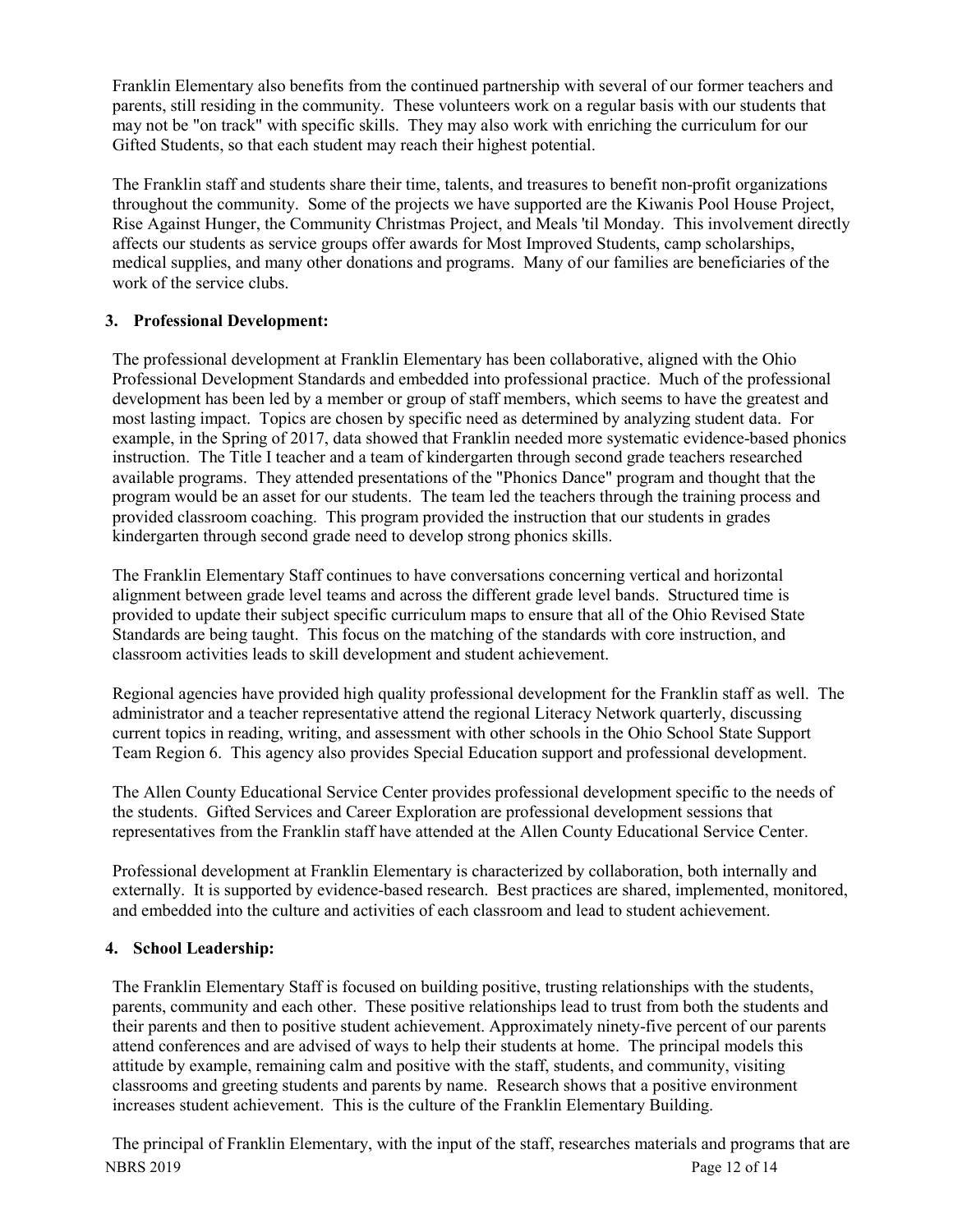as affordable as possible, allocating funds efficiently. With a limited budget, it is crucial that the leaders of the building, administrative and teacher leaders, ensure that the resources are used to the students' best advantage.

The leadership of the school also finds programs to enhance students' learning with funding from local businesses and organizations, including the COSI on Wheels and SESA (Science Enhancement for Science Advancement) programs. Students are able to relate their classroom lessons to real life people and careers and learn valuable lessons doing hands-on activities working with local professionals. The district leadership continues to be supportive of programs and resources that create a positive impact for both the academic, arts, 21st century skills, and the social/emotional needs of our students.